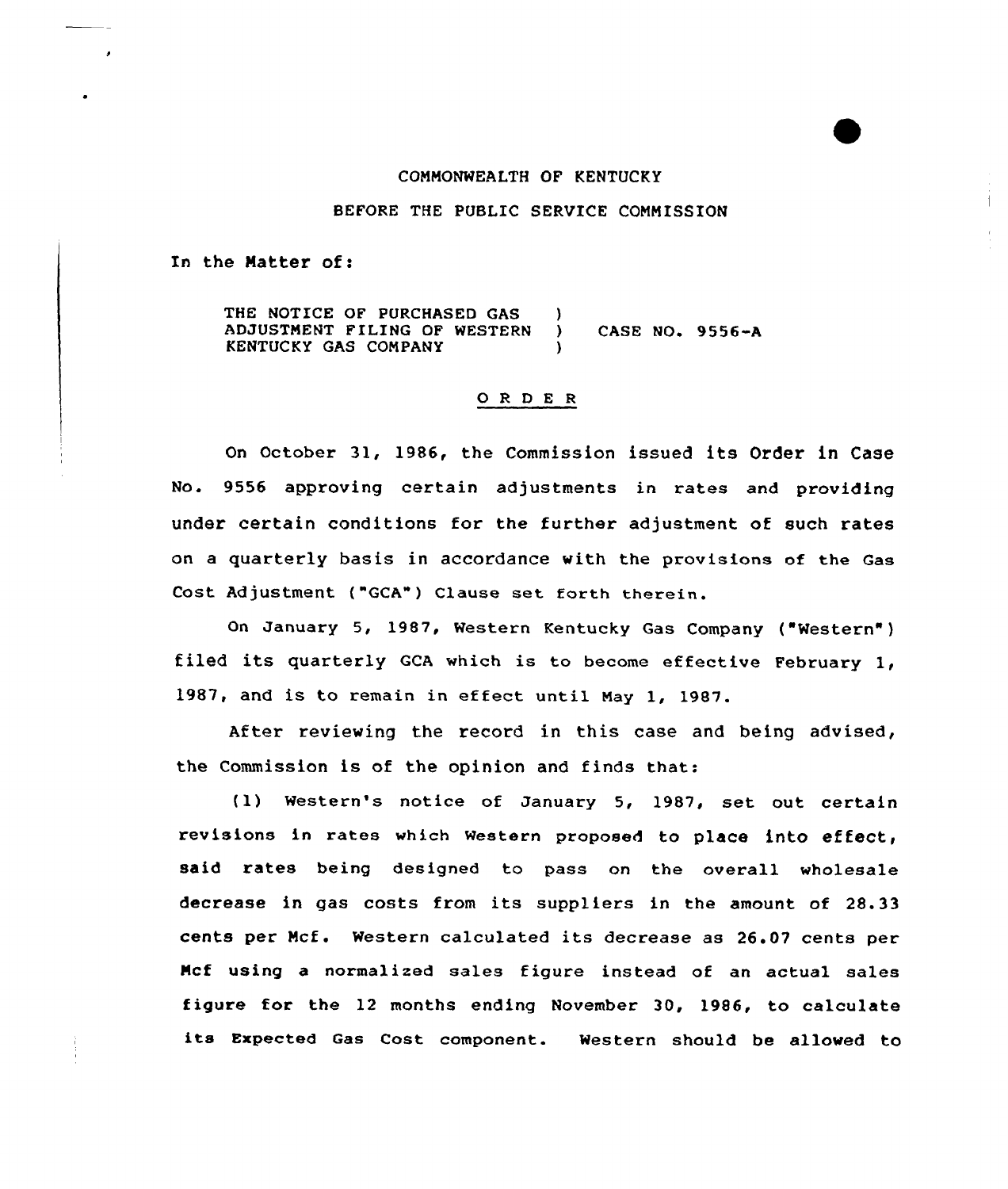normalize its sales figure using <sup>a</sup> weather adjustment, but the Commission considers adjustments for changes in industrial load, end user transportation and any other adjustment to be inappropriate and unnecessary in a GCA filing.

(2) Western's notice set out a total refund adjustment of 3.03 cents per Mcf. The refund adjustment should be 2.98 cents per Mcf, using Mcf sales normalized only for weather adjustments. The refund adjustment includes a current quarter refund of \$78,922.

(3) Because this is Western's first GCA filing, it has no actual or balance adjustments.

(4) western proposed a Gca factor, or a decrease from the rates previously in effect, of 29.10 cents per Ncf. The GCA factor should be 31.31 cents per Mcf, using only a weather normalization adjustment. This decrease represents the combined effect of the supplier decrease and the refund adjustment.

(5) Western's corrected adjustments in rates under the provisions approved by the Commission in its Order in Case No. 9556, dated October 31, 1986, are fair, just and reasonable and in the public interest and should be effective with gas supplied on and after February 1, 1987.

IT IS THEREFORE ORDERED that:

 $\mathbf{r}$ 

(1) The rates in the Appendix to this Order be and they hereby are authorized effective with gas supplied on and after February 1, 1987.

 $-2-$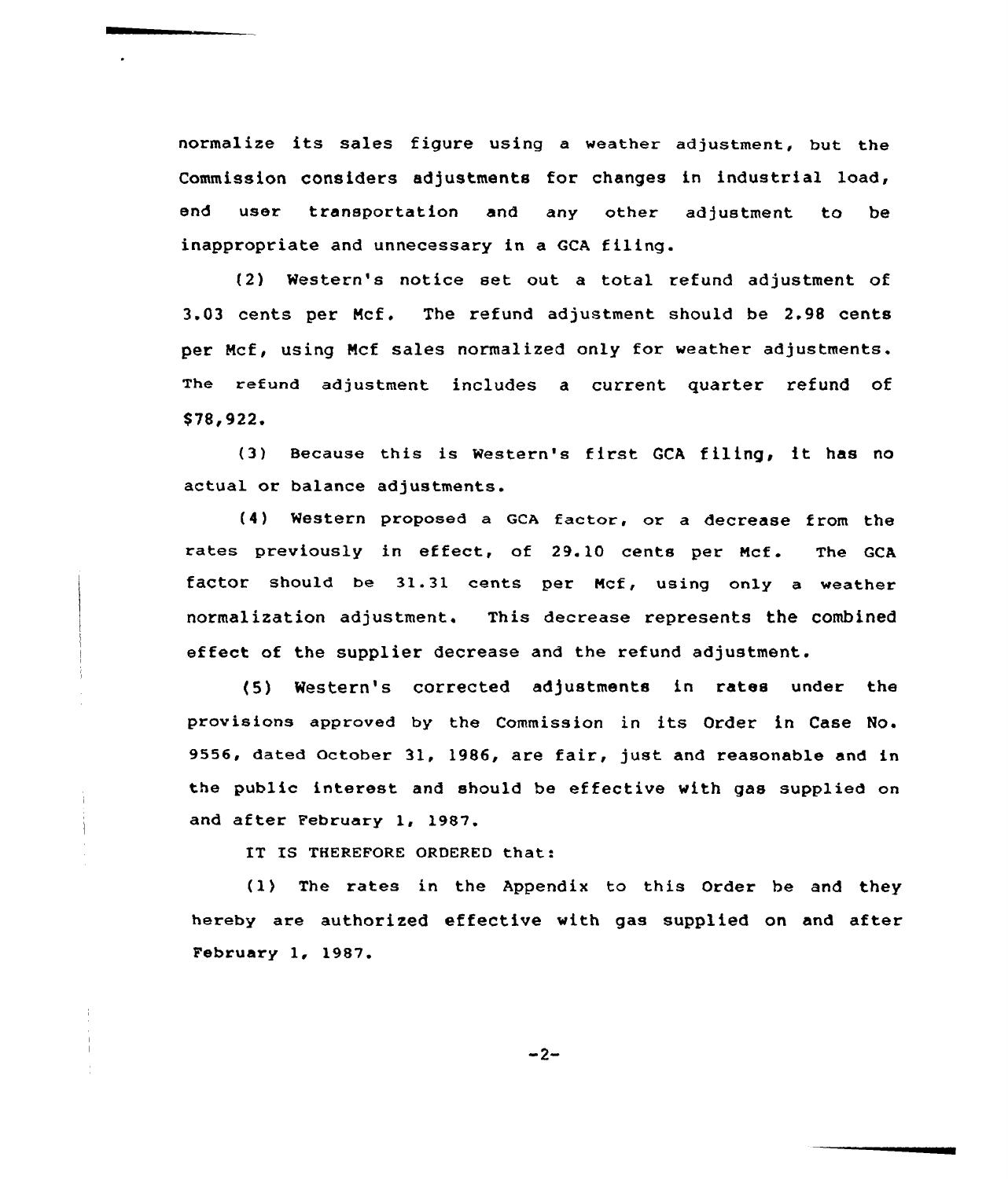(2) The gas cost adjustment shall be 31.31 cents per Mcf effective with final meter readings on and after February 1, 1987, instead of 29.10 cents per Ncf as Western proposed.

(3) Within <sup>30</sup> days of the date of this Order Western shall file with this Commission its revised tariffs setting out the rates authorized herein.

(4) Western shall normalize its annual sales using only weather adjustments.

Done at Frankfort, Kentucky, this 23rd day of January, 1987,

PUBLIC SERVICE COMMISSION

l.D. Heman  $\vert \vert$  , Vice Chairman

Co **z** issione  $7$  W Ileain V

ATTEST:

Executive Director